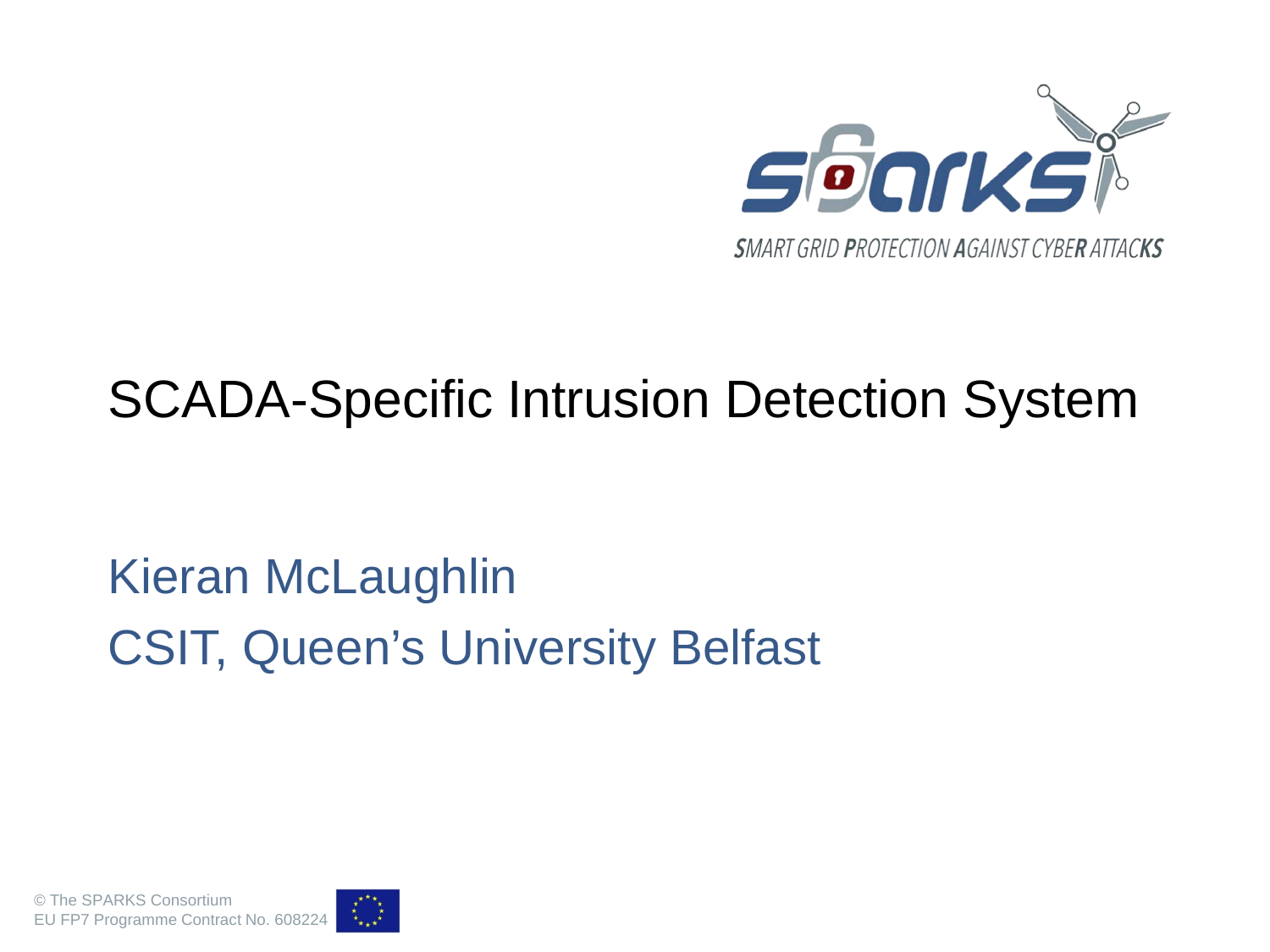

#### **Outline**

- Background & Motivation
- IEC 61850 environment
- Anticipated SCADA IDS outcomes
- Conclusions

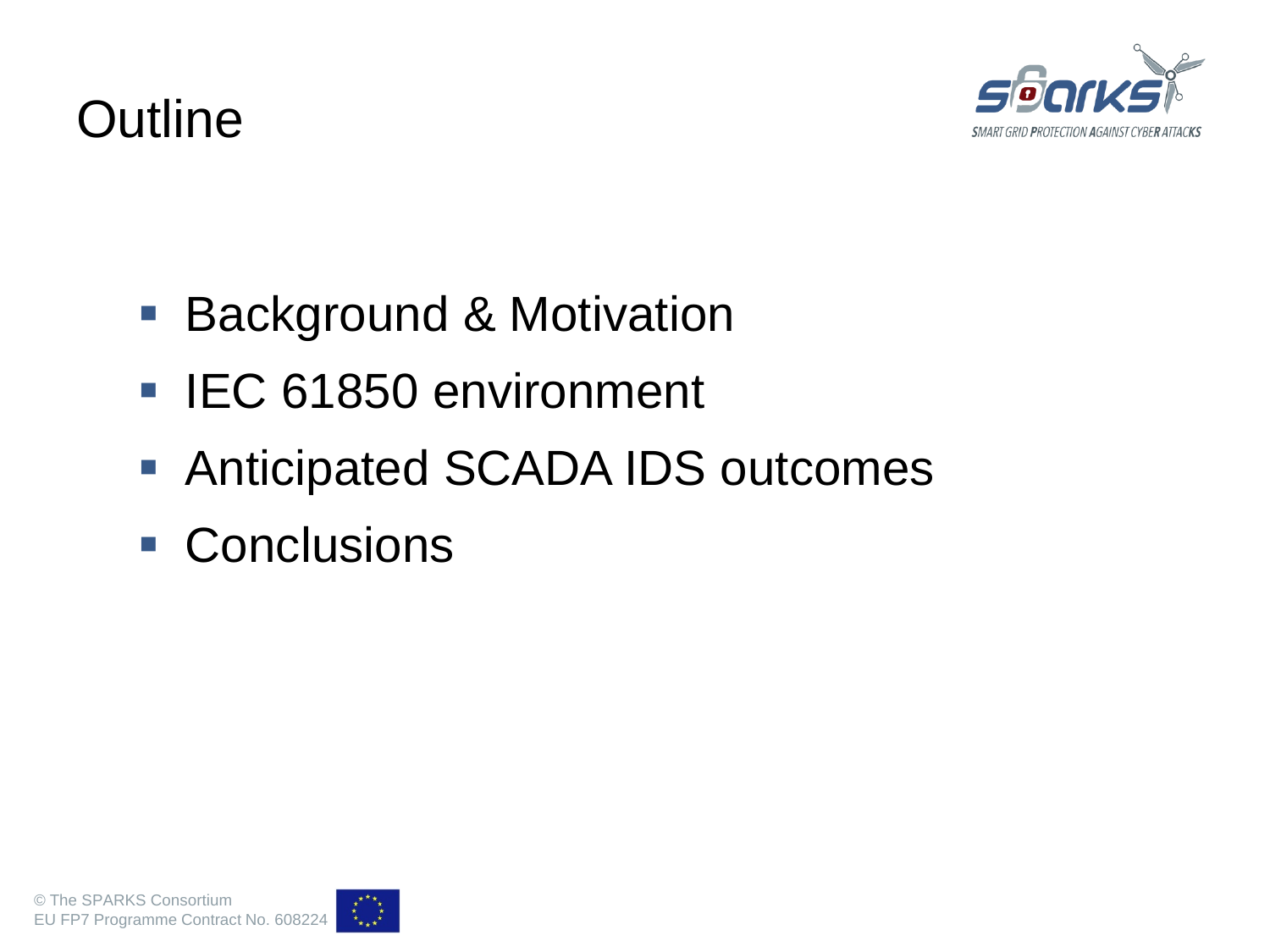

### **Background**

- SCADA protocols initially designed without considering cyber security
	- Plaintext message transmission
	- Authentication, encryption, etc. not commonly used
	- Legacy protocols still in use, still being rolled out
- Smart Grid systems are cyber-physical control systems
- Adding cyber security based only on IT security principles ignores SCADA system characteristics

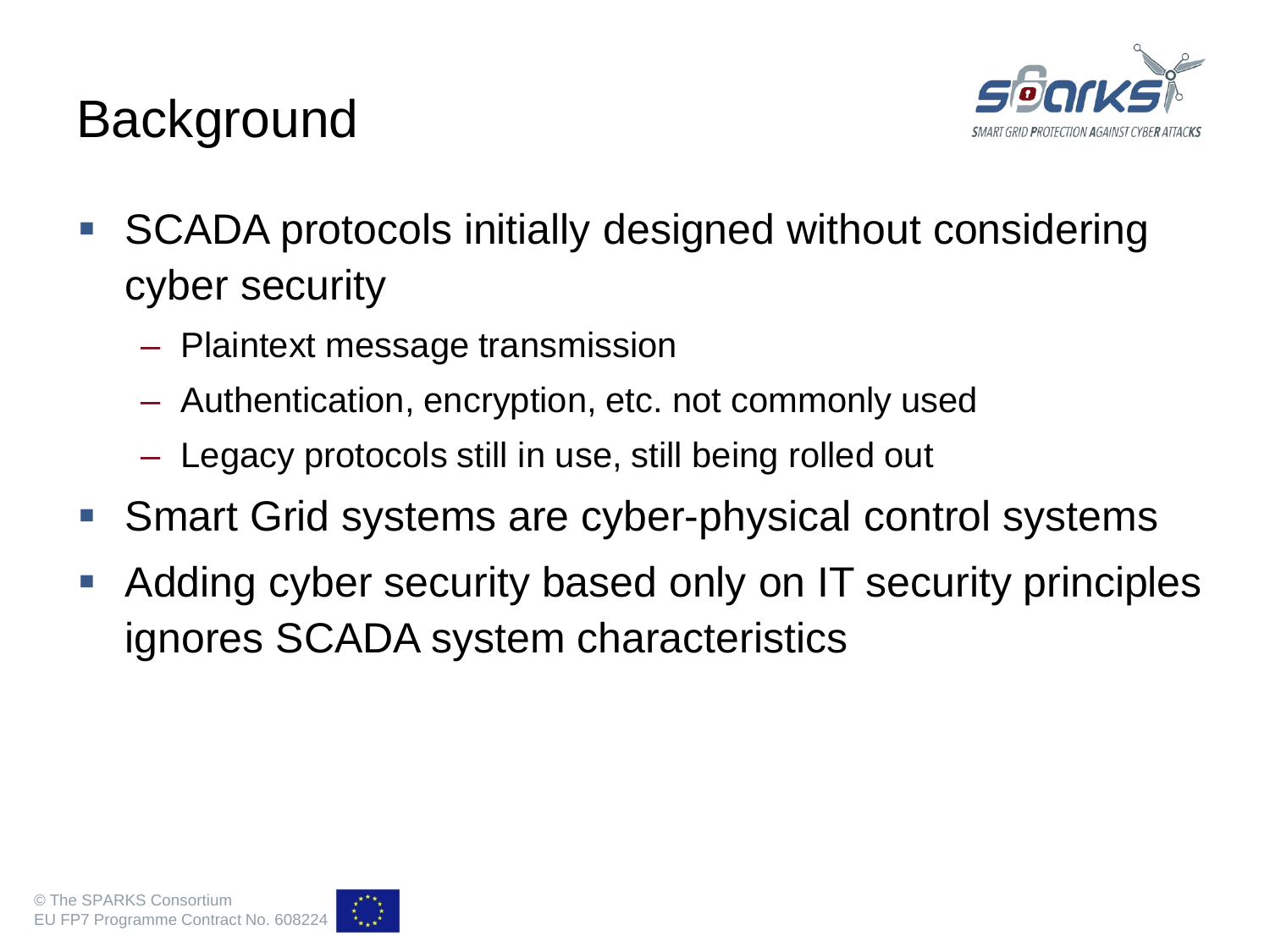### SCADA Vulnerabilities



- **Interconnected IT systems (e.g. office network) can** provide 'beachhead' for attacks
- **Intruders able to pivot to the SCADA network can:** 
	- Sniff, observe, learn, record, replay, tamper, launch man-inthe-middle attacks, exfiltrate data
- Attacks on SCADA threaten:
	- System availability
	- Data and control integrity
- $\blacksquare$  Cyber attack  $\Rightarrow$

Physical impact



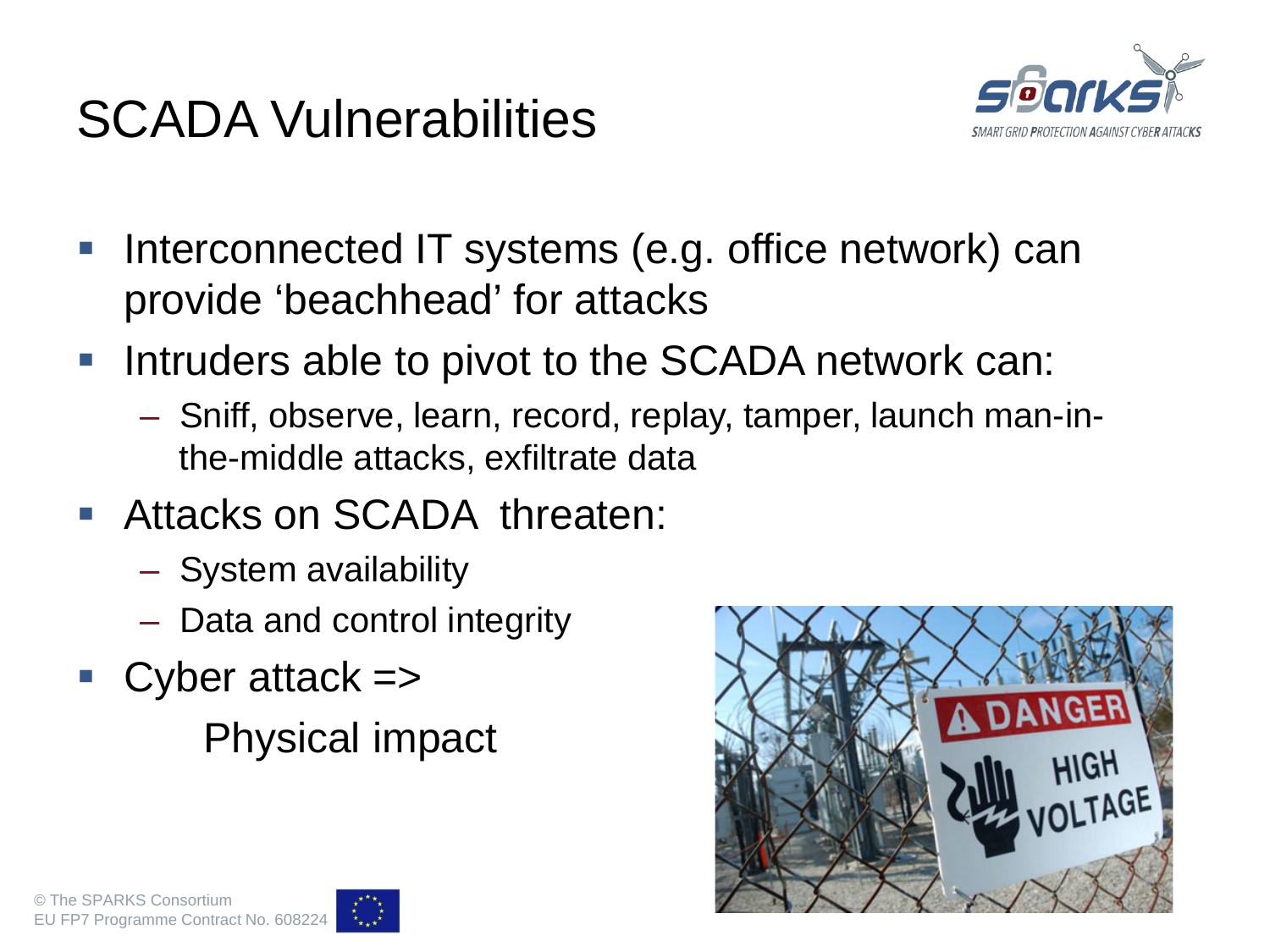### **Motivation**



- **Current cyber security deployments:** 
	- Generally lack awareness of power systems properties
	- Lack deep protocol analysis at SCADA application layer
	- NIST recommends further research on above, as well as whitelist enforcement
- Our aims:
	- Combine SCADA and power systems knowledge for protocol verification and correlation of application layer data
	- SCADA protocol verification, stateful analysis, and functional whitelisting
	- IDS platform monitoring multiple security attributes

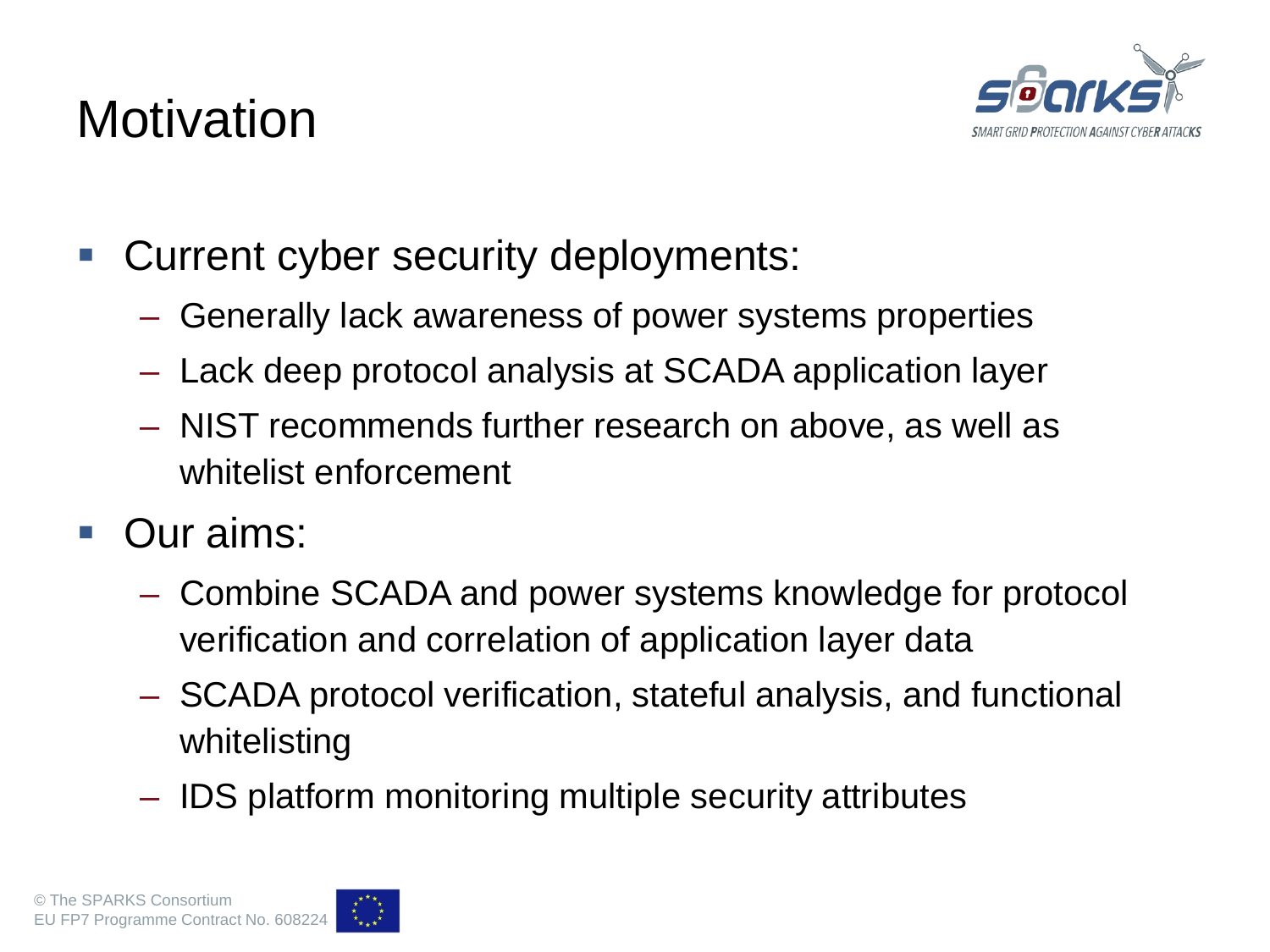

### IEC 61850 Environment



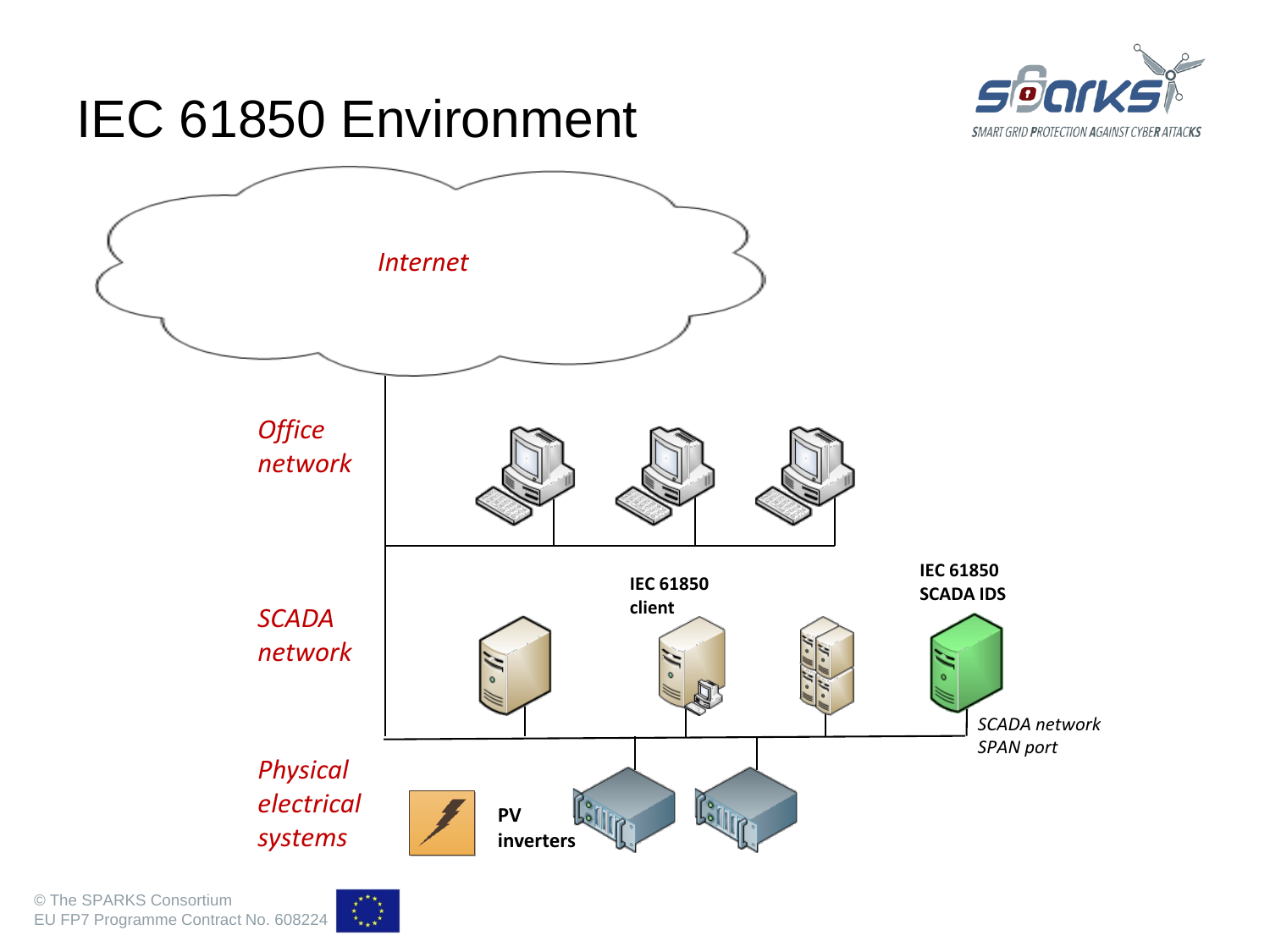# IEC 61850 Environment



- Target is AIT SmartEST Lab demonstration
	- Focus on IEC 61850 protocol
	- Standard for power utility automation
	- Scenario based on PV inverter control
- **EXTEG1850 SCADA IDS to monitor communications** 
	- IEC 61850 server (inverter side)
	- IEC 61850 client (HMI)



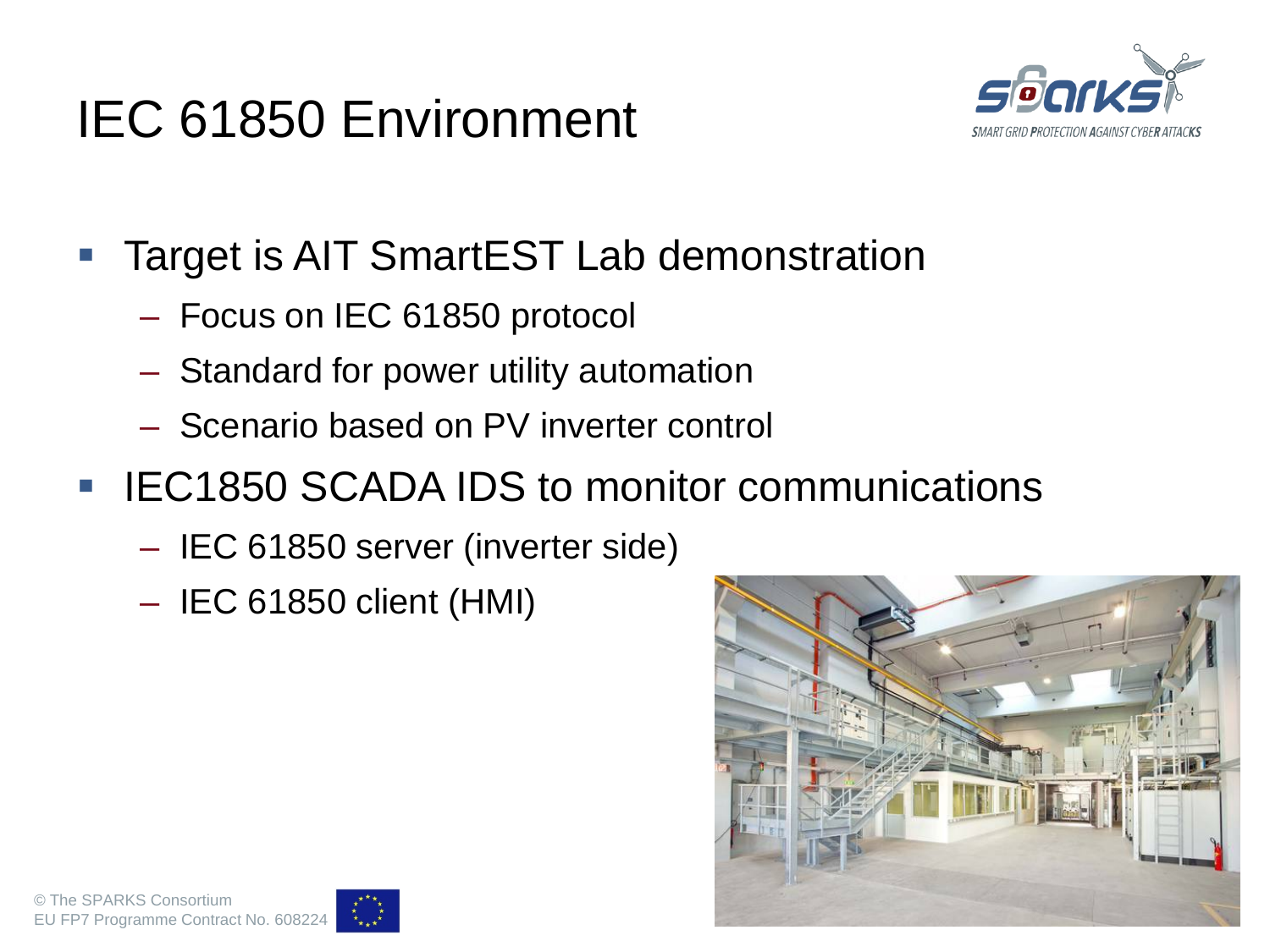





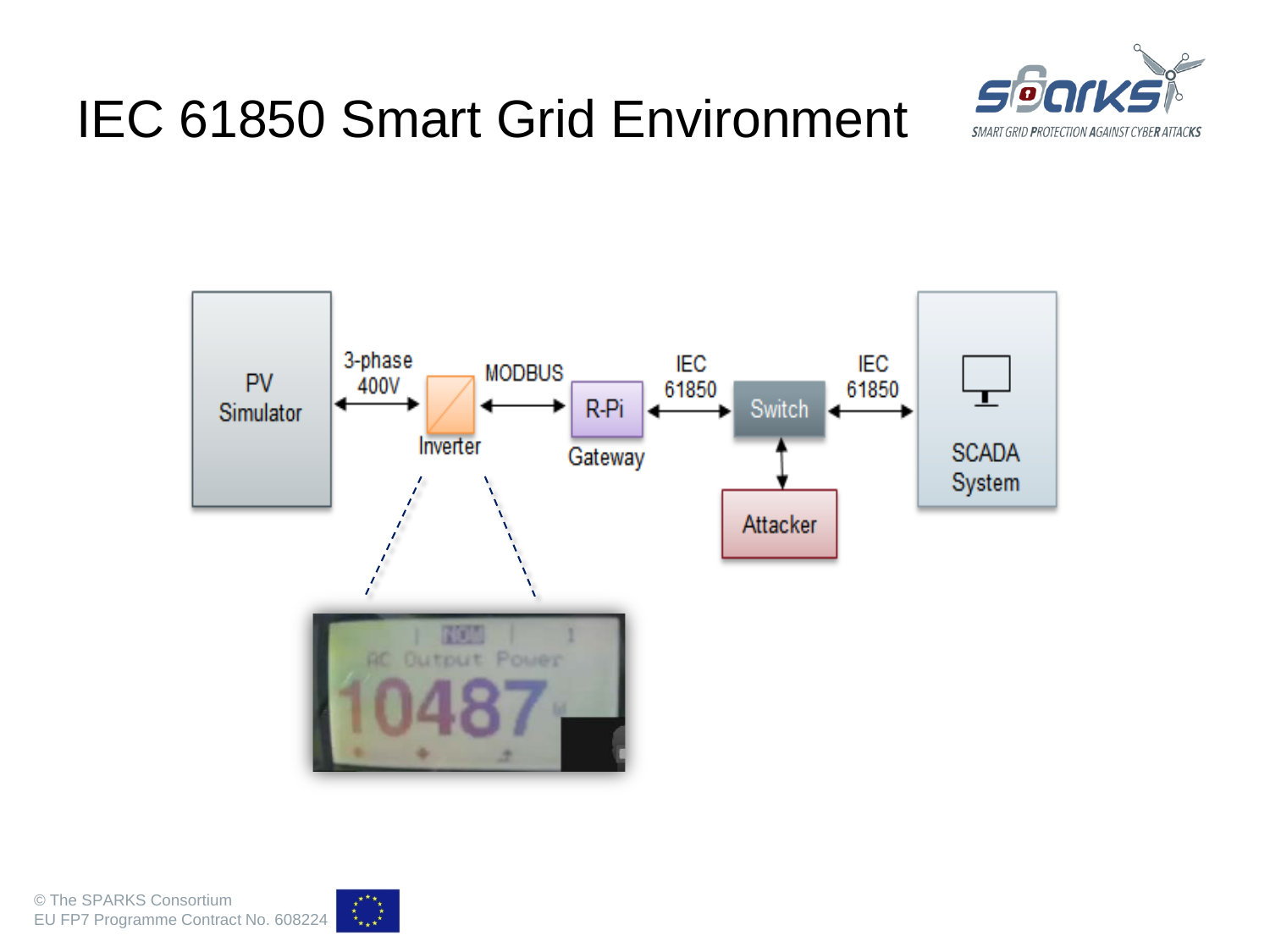

#### IEC 61850

### ■ Communication Services – SV, GOOSE, GSSE and MMS



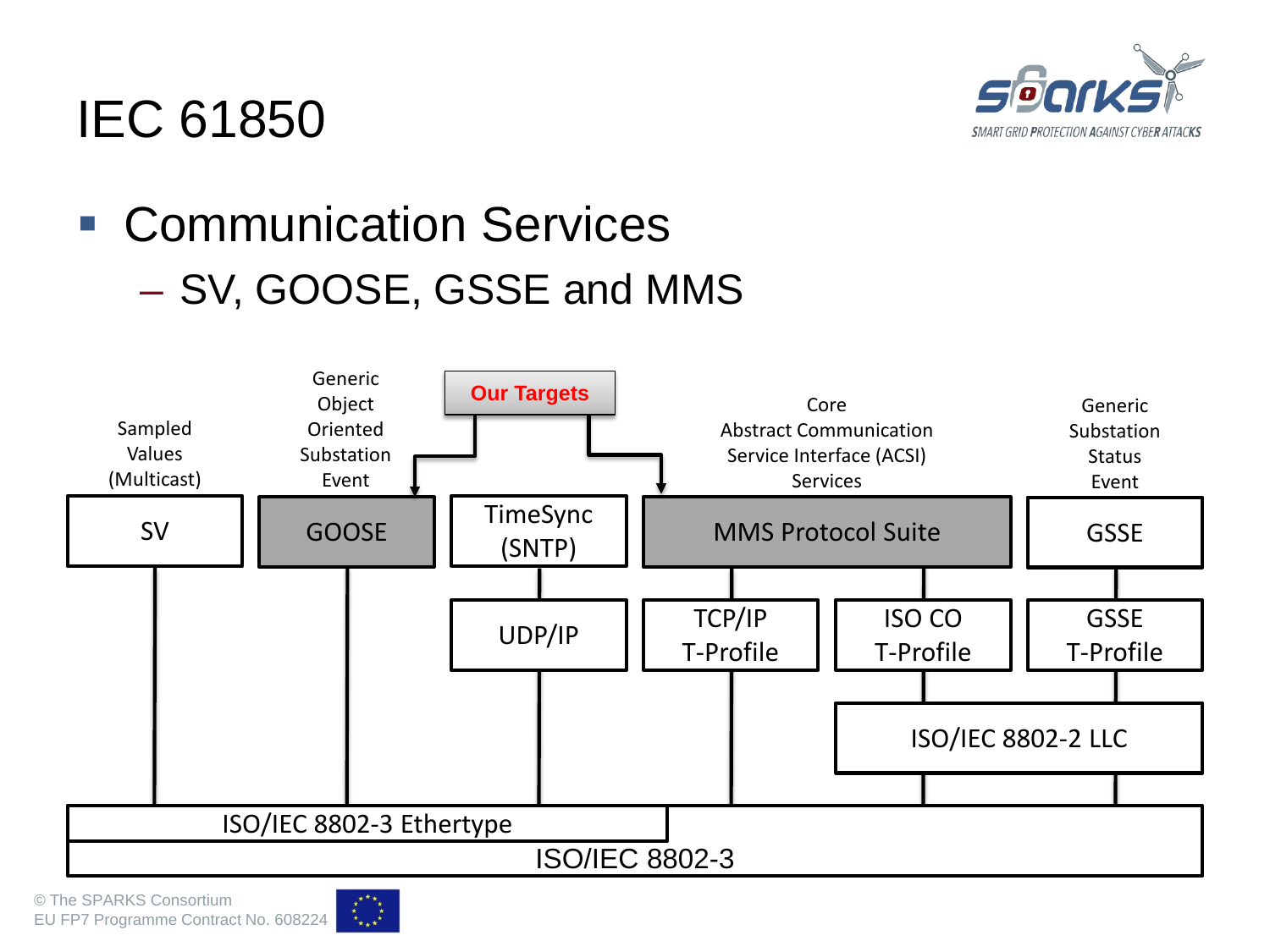Protocol Analysis of Environment



- Communication between Inverter and HMI
	- Requests/Responses
		- getVariableAccessAttributes
		- read & write
	- Keep-alive packets if no message for 5 seconds



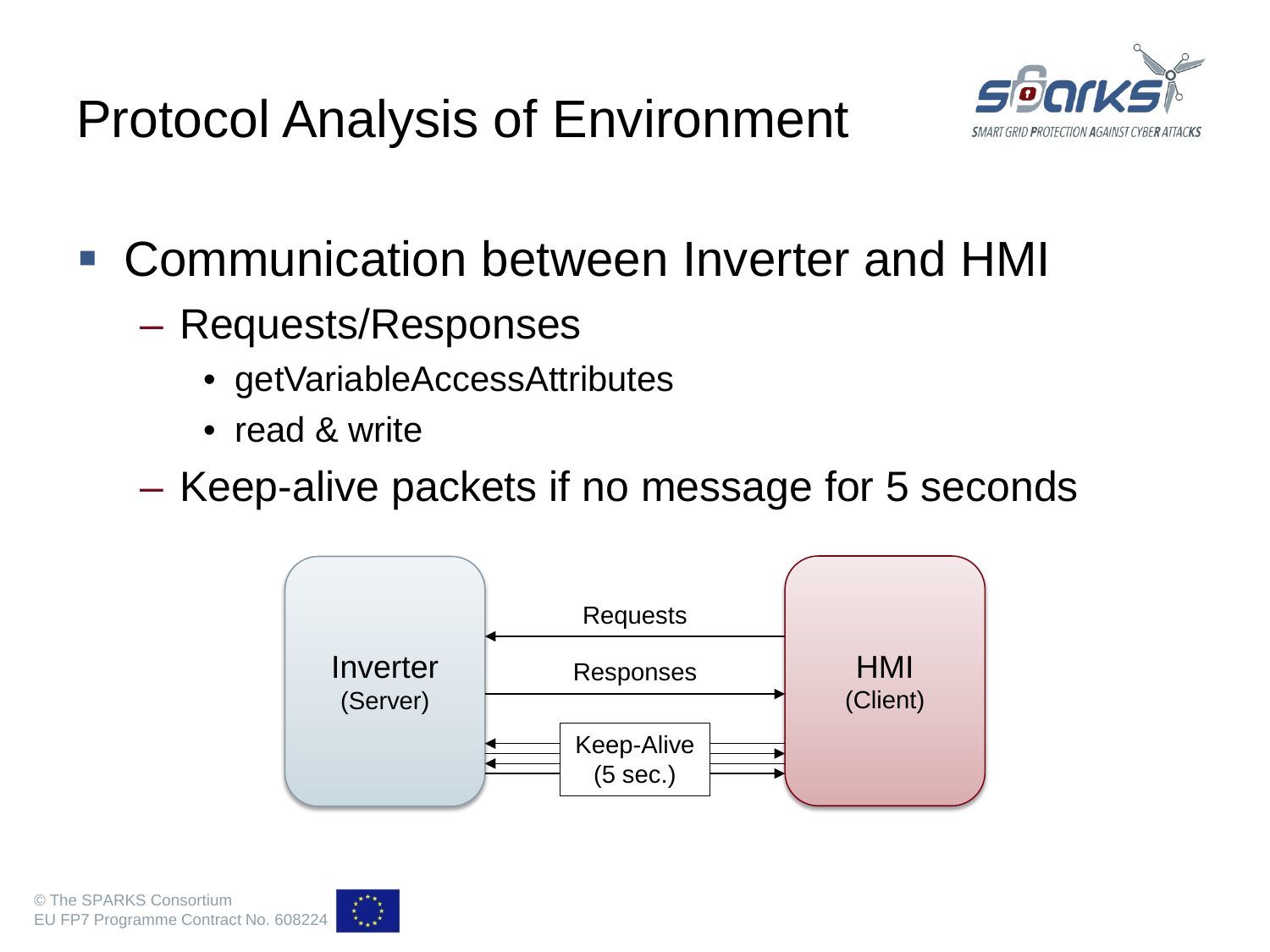# Protocol Analysis of Environment: MMS Request / Response



| 13 9.277471 192.168.17.243 | 192.168.17.246 | MMS        | 141 confirmed-RequestPDU                                          |
|----------------------------|----------------|------------|-------------------------------------------------------------------|
| 14 9.278617 192.168.17.246 | 192.168.17.243 | <b>MMS</b> | 83 confirmed-ResponsePDU                                          |
| 15 9.386858 192.168.17.243 | 192.168.17.246 | <b>MMS</b> | 140 confirmed-RequestPDU                                          |
| 16 9.387904 192.168.17.246 | 192.168.17.243 | MMS        | 83 confirmed-ResponsePDU                                          |
| 17 9.496374 192.168.17.243 | 192.168.17.246 | <b>MMS</b> | 140 confirmed-RequestPDU                                          |
| 18 9.497548 192.168.17.246 | 192.168.17.243 | <b>MMS</b> | 83 confirmed-ResponsePDU                                          |
| 19 9.683843 192.168.17.243 | 192.168.17.246 | <b>TCP</b> | 54 avocent-proxy > iso-tsap [ACK] Seq=473 Ack=272 Win=65264 Len=0 |



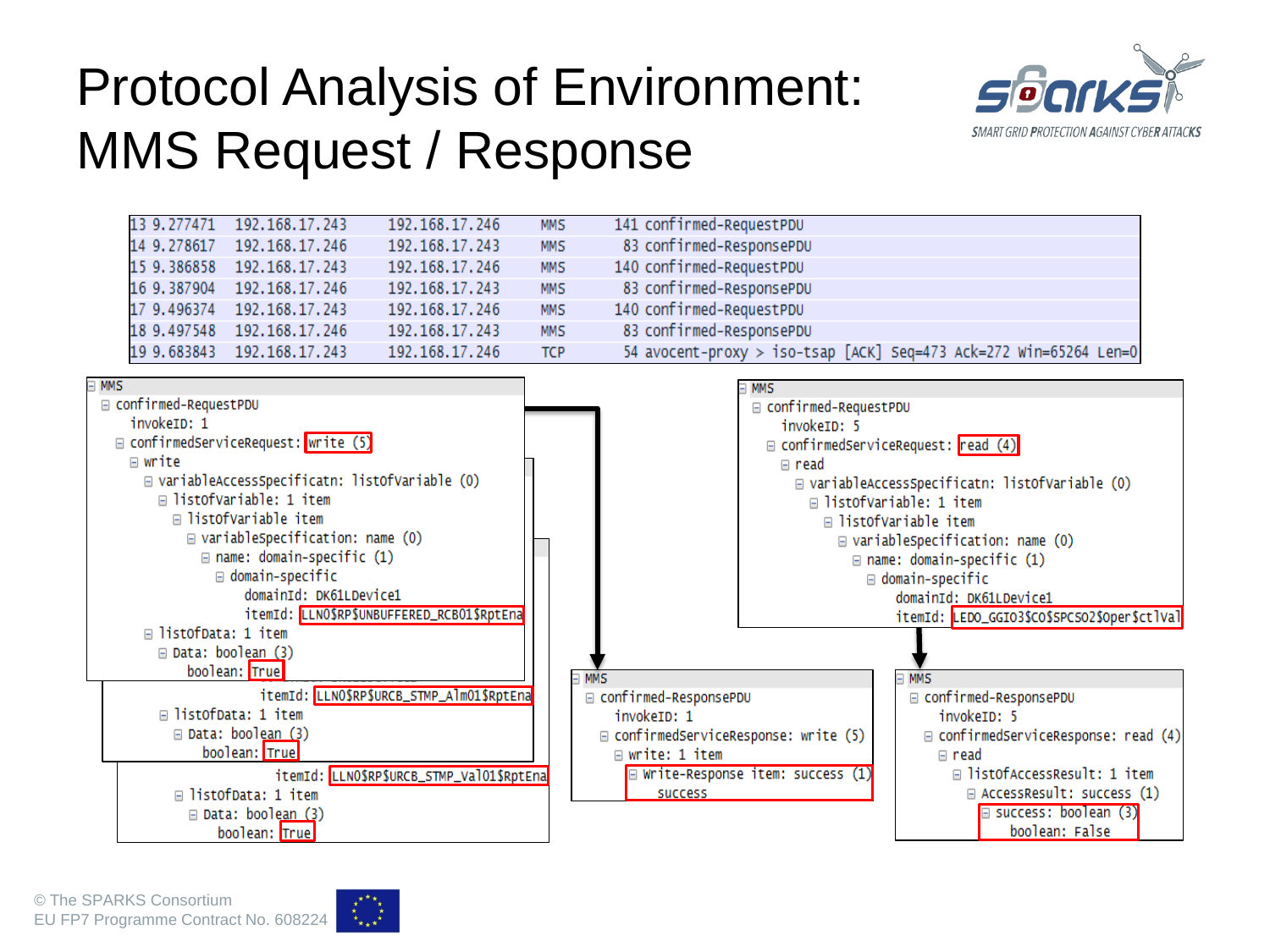# Protocol Analysis of Environment: On-Off Command





 $INVERTER \rightarrow HMI$ boolean getVAA // CSWI1\$CO\$Pos\$Oper\$ctlVal  $\Omega$ read // CSWI1\$CF\$Pos\$ctlModel False on Oct 23, 2014 13:26:30 read // CSWI1\$CO\$Pos\$Oper success write // CSWI1\$CO\$Pos\$Oper // True boolean getVAA // CSWI1\$CO\$Pos\$Oper\$ctlVal  $\Omega$ read // CSWI1\$CF\$Pos\$ctlModel boolean getVAA // CSWI1\$CO\$Pos\$Oper\$ctlVal  $\Omega$ read // CSWI1\$CF\$Pos\$ctlModel False on Oct 23, 2014 13:31:31 read // CSWI1\$CO\$Pos\$Oper success write // CSWI1\$CO\$Pos\$Oper // True boolean getVAA // CSWI1\$CO\$Pos\$Oper\$ctlVal 0 read // CSWI1\$CF\$Pos\$ctlModel OFF **ON** 

> **ON** OFF

True on Oct 23, 2014 13:31:40

success

read // CSWI1\$CO\$Pos\$Oper

write // CSWI1\$CO\$Pos\$Oper // False

read // CSWI1\$CO\$Pos\$Oper

True on Oct 23, 2014 13:31:27

write // CSWI1\$CO\$Pos\$Oper // False

success ON OFF

OFF ON

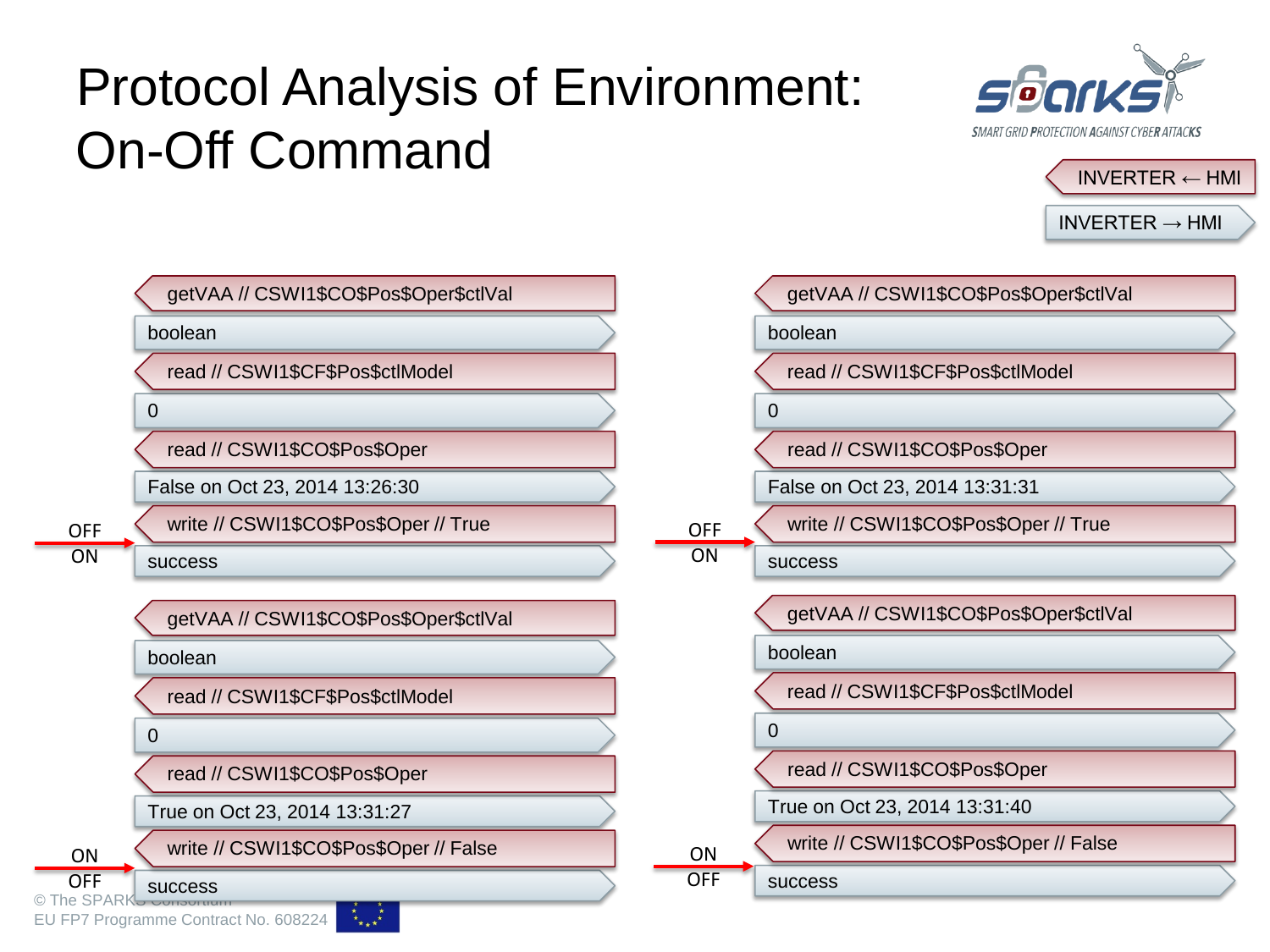# SCADA IDS Intended Outcomes



- **Enforce cyber security policies derived from analysis:** 
	- Expert knowledge of physical system
	- Communication requirements of SCADA network
- Development of a multi-attribute SCADA-IDS
	- Identify permitted and non-permitted devices, connections, and protocols
	- Enhanced payload inspection to detect permitted and nonpermitted operations and behaviours
	- Whitelist, stateful and behavioural analysis based on 61850 features and SmartEST demo physical system attributes

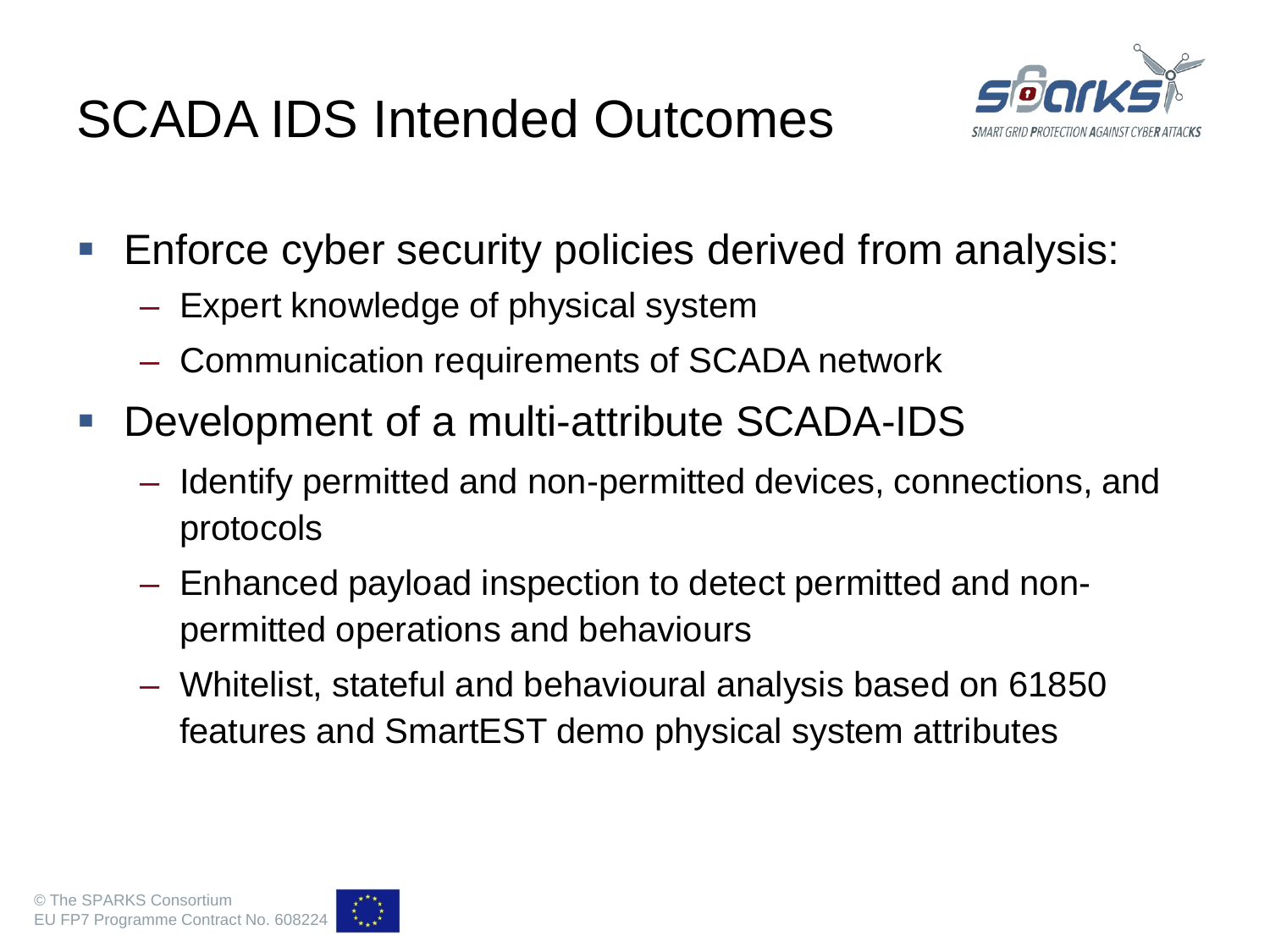

# SCADA IDS Intended Outcomes

Build on current CSIT IDS toolkit capabilities for IEC61850:

- Access control whitelists
- **Protocol based whitelists:** applying deep packet inspection to SCADA application layer
- **Stateful protocol analysis of** packet flows
- **Behaviour based rules:** timing, communications modelling





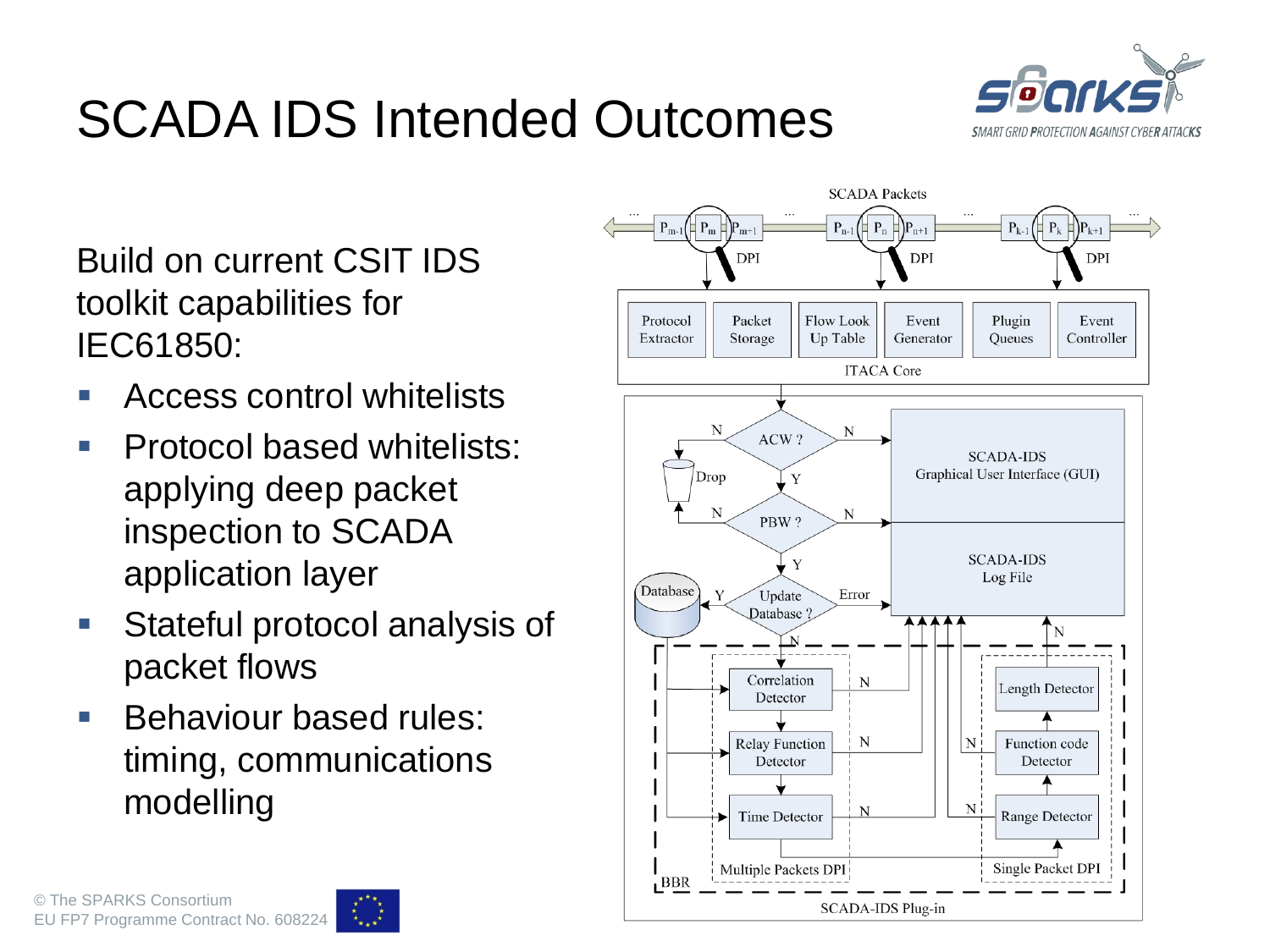

### SCADA IDS Intended Outcomes



(Left) Custom IDS rules developed for standard open source tools such as Snort (Right) Custom SCADA IDS tool incorporates custom Snort rules, plus stateful analysis which Snort cannot provide

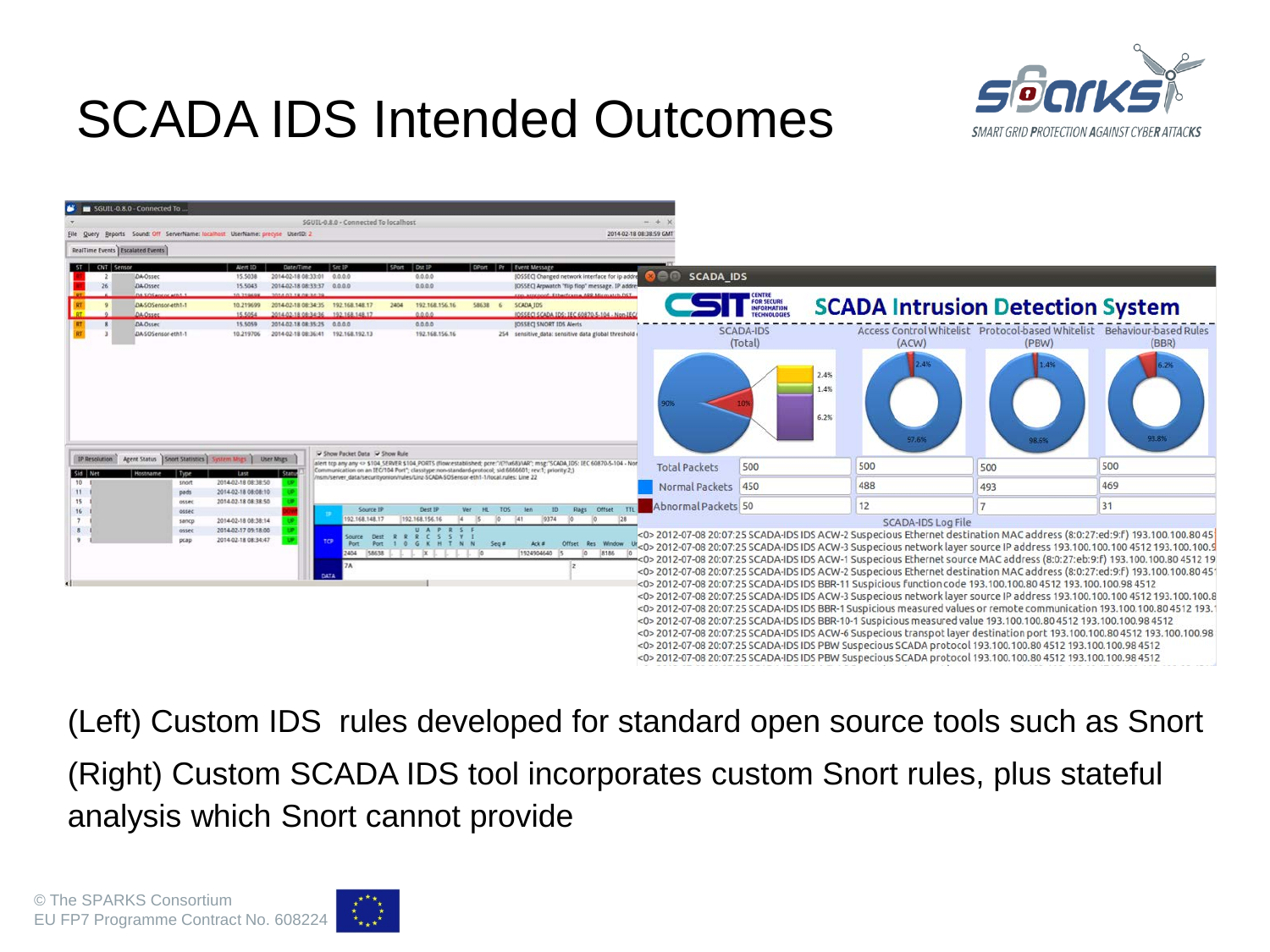### **Conclusions**



- Need fundamental "low-level" alerts directly linked to SCADA
	- Increased visibility of attack steps being executed
	- Detect SCADA-specific attacks that standard IT approaches cannot
- **Detect malformed or malicious packets** 
	- Due to replay or protocol fuzzing
	- Even if the attack is ineffective, something is wrong
- Can indicate wider problems
	- IT assets may already be compromised (e.g. by 0-day)
	- Misconfiguration, abnormalities
- **Combine with other alerts to form view of wider attacks** 
	- Provide enhanced "security sensor" data for event correlation
	- Use for traceability, forensic analysis